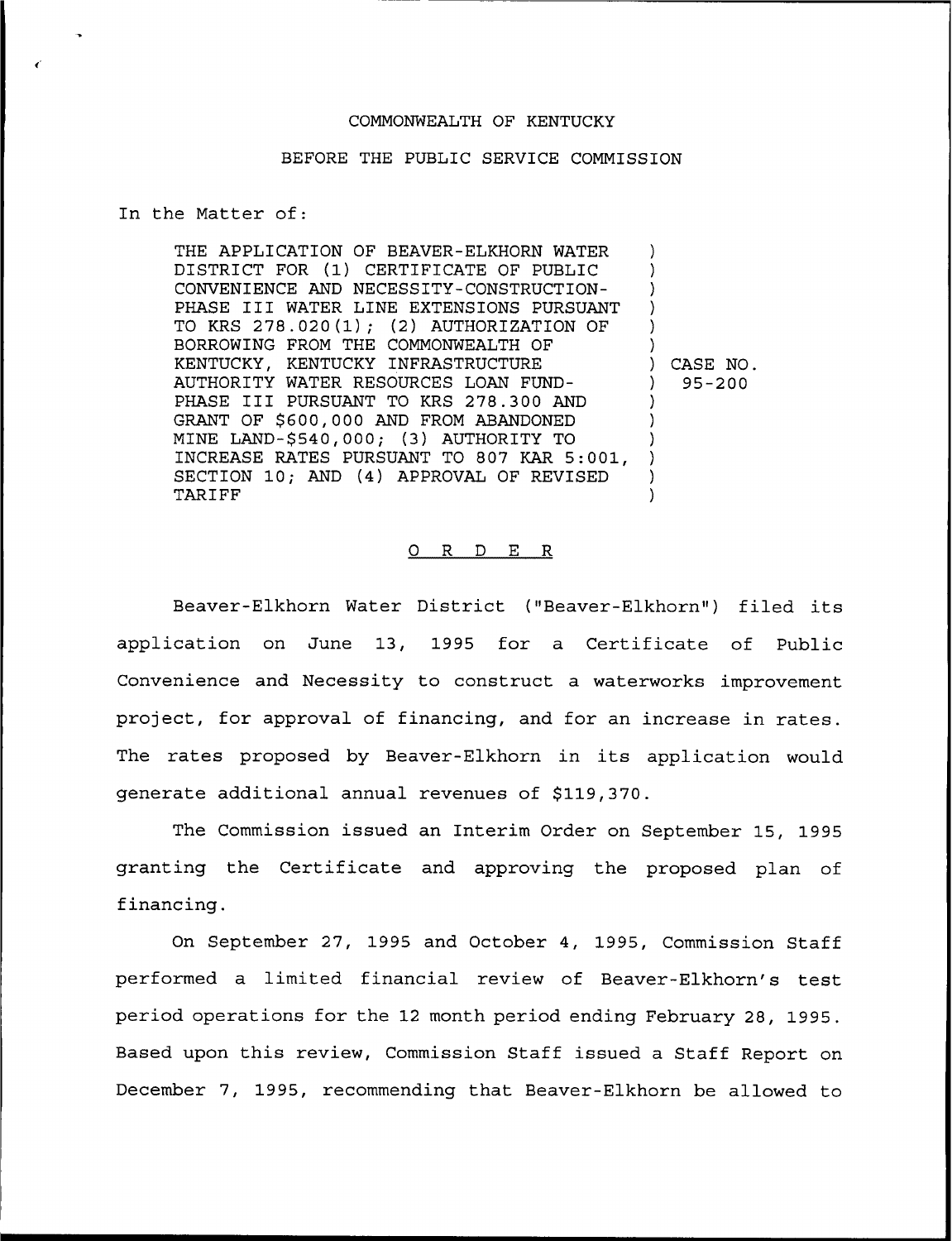increase its annual operating revenues from water sales by \$183,389. Commission Staff's recommended increase is \$64,019 greater than the increase requested by Beaver-Elkhorn due to the differences between normalized revenues and total revenu requirements. Beaver-Elkhorn had arrived at its normalized revenue from rates based on the estimate that there would be 989 new customers when in fact, due to <sup>a</sup> cut in the scope of the project, there will be only 747 new customers.

By Order dated December 7, 1995, the Commission advised Beaver-Elkhorn that written comments on the Staff Report or requests for a public hearing or informal conference must be submitted no later than December 22, 1995. On December 22, 1995, Beaver-Elkhorn informed the Commission that it had no comments, nor did it desire <sup>a</sup> hearing or informal conference, and requested that the case be submitted to the Commission for a decision.

The Commission, after consideration of the evidence of record and being sufficiently advised, finds that:

1. The recommendations and findings contained in the Staff Report are supported by the evidence of record, are reasonable, and are hereby adopted as the findings of the Commission in this proceeding and are incorporated by reference as if fully set out herein.

2. The rates in Appendix A, which is attached hereto and incorporated herein, are the fair, just, and reasonable rates for Beaver-Elkhorn and will produce gross annual revenues of \$1,022,280 from metered water sales. These rates will allow Beaver-Elkhorn

 $-2-$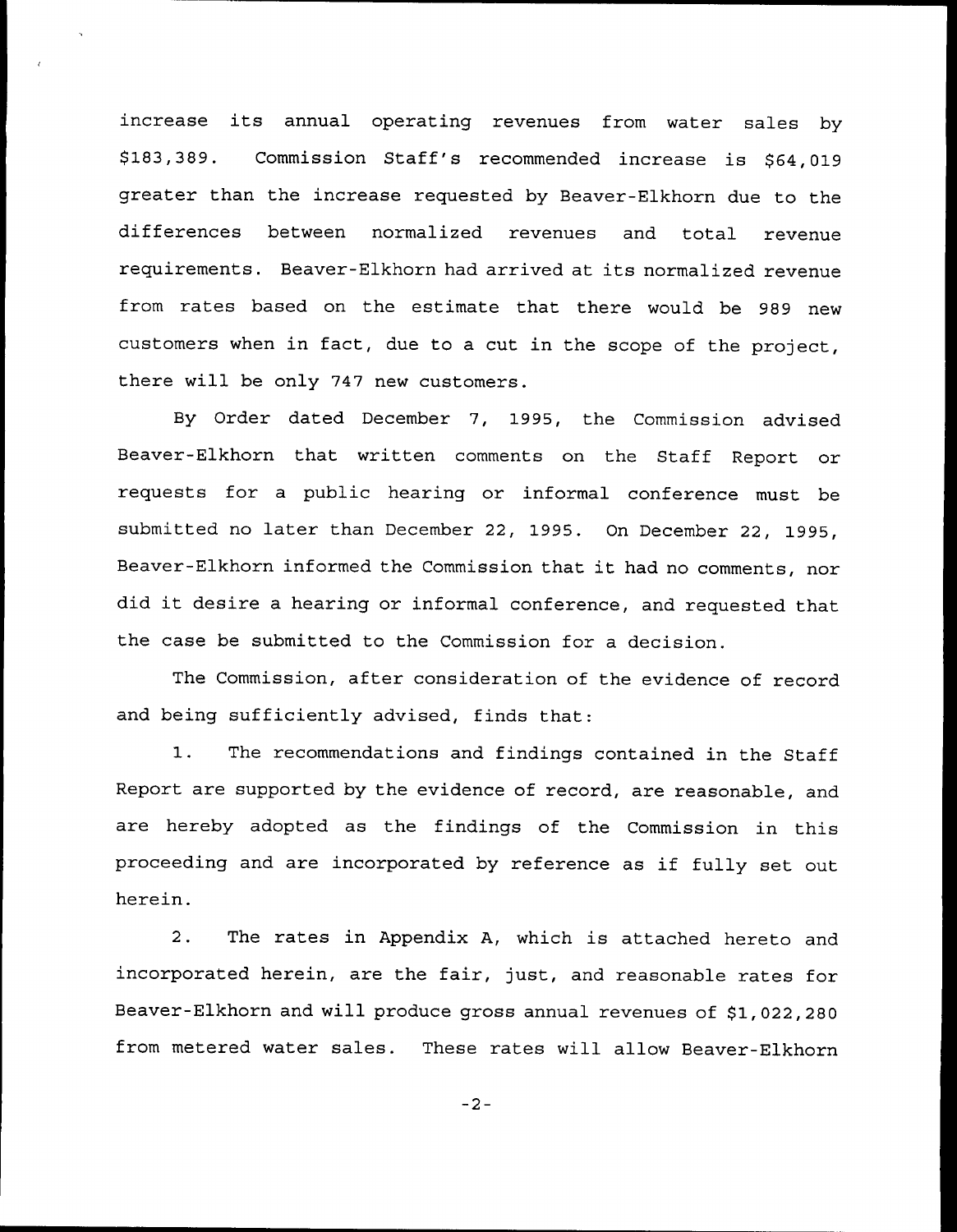sufficient revenues to meet its operating expenses and service its debt.

IT IS THEREFORE ORDERED that:

1. The rates proposed by Beaver-Elkhorn are hereby denied.

2. The rates contained in Appendix <sup>A</sup> are approved for service rendered by Beaver-Elkhorn on and after the date of this Order.

3. Within 30 days of the date of this Order, Beaver-Elkhorn shall file with the Commission its revised tariff setting out the rates approved herein.

Done at Frankfort, Kentucky, this 19th day of January, 1996.

PUBLIC SERVICE COMMISSION

K Breathi

Vice Chairman

ATTEST:

Executive Dire